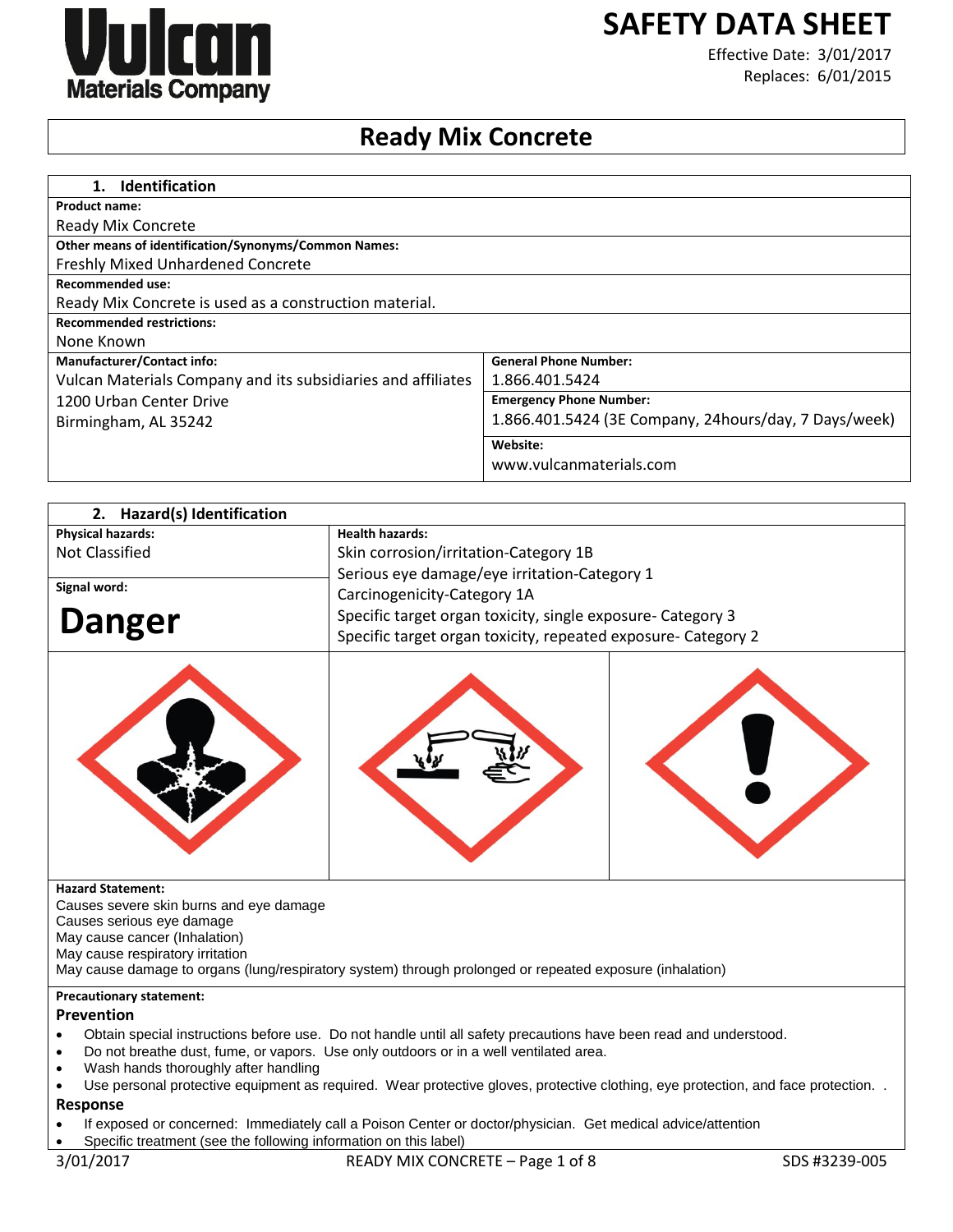- IF SWALLOWED: Rinse mouth Do NOT induce vomiting.
- IF ON SKIN (or hair): Remove/Take off immediately all contaminated clothing. Rinse cautiously with water for several minutes. Rinse skin with water/shower. If skin irritation occurs: Get medical advice/attention.
- IF INHALED: Remove victim to fresh air and keep at rest position comfortable for breathing.
- IF IN EYES: Rinse cautiously with water for several minutes. Remove contact lenses, if present and easy to do. Continue rinsing.
- Wash contaminated clothing before reuse.

#### **Disposal**

Dispose of contents/container in accordance with all local, regional, national, and international regulations.

#### **Supplemental information:**

Ready mix concrete contains a naturally occurring mineral complex with varying quantities of quartz (crystalline silica). Respirable Crystalline Silica (RCS) may cause cancer. Hardened ready mix concrete may be subjected to various natural or mechanical forces that produce small particles (dust) which may contain respirable crystalline silica (particles less than 10 micrometers in aerodynamic diameter). Repeated inhalation of respirable crystalline silica (quartz) may cause lung cancer according to IARC, NTP; ACGIH states that it is a suspected cause of cancer.

| 3. Composition/information on ingredients               |                   |          |
|---------------------------------------------------------|-------------------|----------|
| <b>Chemical name</b>                                    | <b>CAS number</b> | %        |
| Aggregate (crushed stone, sand, gravel, expanded shale) | Mixture           | 60-95    |
| Quartz (crystalline silica)                             | 14808-60-7        | >1       |
| Hydraulic Cement(s)                                     | Mixture           | $3 - 20$ |
| Portland and/or Slag Cement                             | 65997-15-1        |          |
| Pozzolan                                                | Mixture           |          |
| Artificial Fly Ash                                      | 38131-74-8        | $0 - 11$ |
| Natural Metakaolin and/or                               | 1332-58-7         |          |
| Silica Fume                                             | 69012-64-2        |          |
| Water                                                   | 7732-18-5         | $6 - 13$ |

#### **4. First-aid measures**

**Inhalation:** 

Dusts from hardened product may irritate the mouth, nose, throat and lungs. Remove person to fresh air. Dust in throat and nasal passages should clear spontaneously. Contact a physician if irritation persists or later develops.

**Eyes:** 

Immediately flush eye(s) with plenty of clean water for at least 15 minutes, while holding the eyelid(s) open.

Occasionally lift the eyelid(s) to ensure thorough rinsing. Beyond flushing, do not attempt to remove material from eye(s). Contact a physician if irritation persists or later develops.

**Skin:** 

Wash affected areas thoroughly with mild soap and fresh water. Contact a physician if irritation persists. **Ingestion:** 

If person is conscious do not induce vomiting. Give large quantity of water and get medical attention. Never attempt to make an unconscious person drink.

**Most important symptoms/effects, acute and delayed:**

Contact with wet product may result in chemical (caustic) burns and eye injury which may be progressive and could cause blindness. Wet product may result in chemical burns to the skin.

Dust may irritate the eyes, skin, and respiratory tract. Breathing respirable crystalline silica-containing dust for prolonged periods in the workplace can cause lung damage and a lung disease called silicosis. Symptoms of silicosis may include (but are not limited to) shortness of breath, difficulty breathing with or without exertion; coughing; diminished work capacity; diminished chest expansion; reduction of lung volume; right heart enlargement and/or failure.

**Indication of immediate medical attention and special treatment needed:**

Not all individuals with silicosis will exhibit symptoms of the disease. However, silicosis can be progressive and symptoms can appear even years after exposures have ceased. Persons with silicosis have an increased risk of pulmonary tuberculosis infection.

**For emergencies contact 3E Company at 1.866.401.5424 (24 hours/day, 7 days/week).**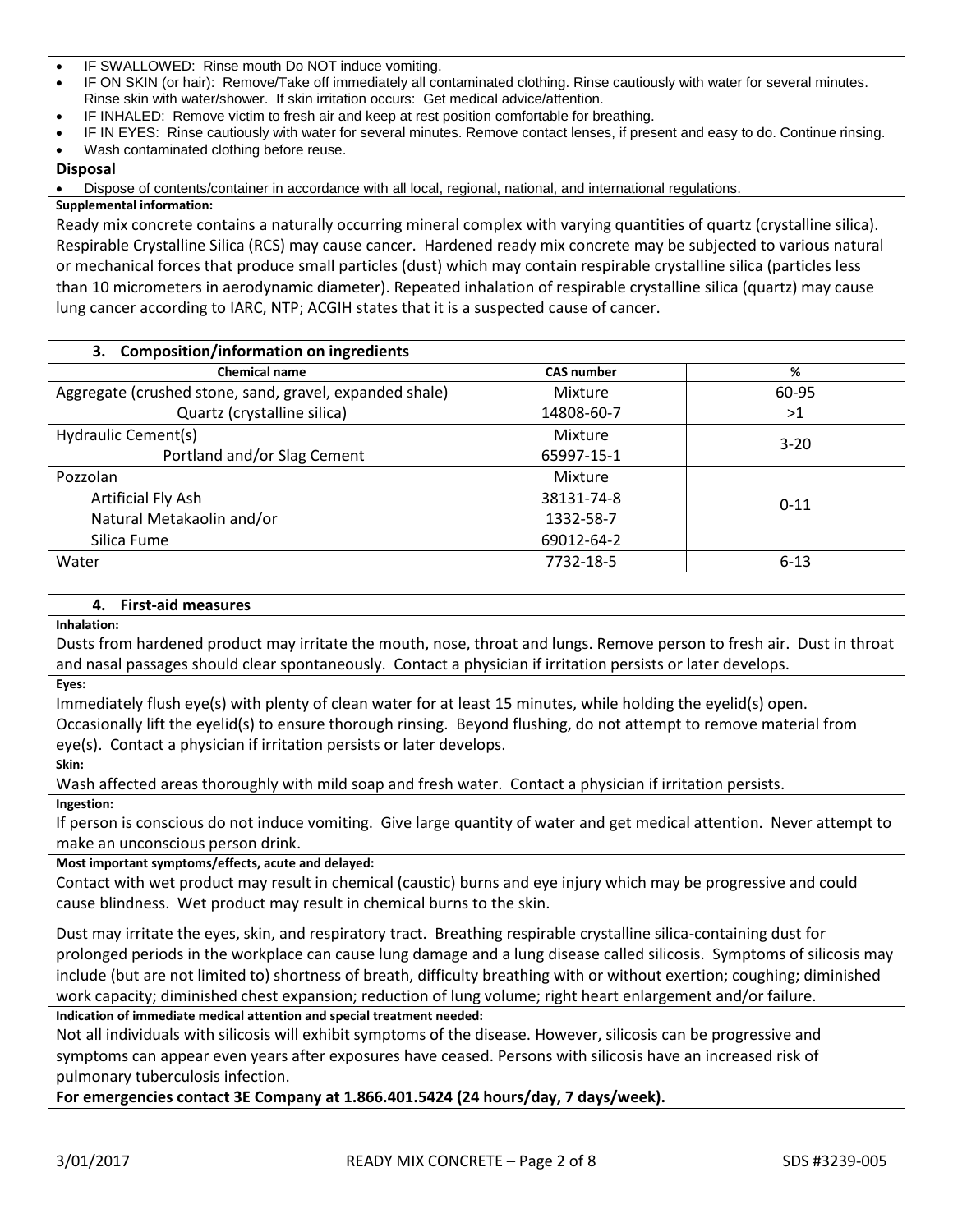#### **5. Fire-fighting measures**

**Suitable extinguishing media:**

This product is not flammable. Use fire-extinguishing media appropriate for surrounding materials.

**Unsuitable extinguishing media:**

None known.

**Specific hazards arising from the chemical:**

Contact with powerful oxidizing agents may cause fire and/or explosions (see section 10 of SDS).

**Special protective equipment and precautions for firefighters:**

Use protective equipment appropriate for surrounding materials.

## **Fire-fighting equipment/instructions:**

No unusual fire or explosion hazards noted. Not a combustible dust.

**Specific methods:**

The presence of this material in a fire does not hinder the use of any standard extinguishing medium. Use extinguishing medium for surrounding fire.

### **6. Accidental release measures**

**Personal precautions, protective equipment and emergency procedures:**

Persons involved in cleanup processes should first observe precautions (as appropriate) identified in Section 8 of this SDS. **For emergencies, contact 3E Company at 1-866-401-5424 (24 hours/day, 7 days/week)**.

**Environmental precautions:**

Prevent from entering into sewers or drainage systems where it can harden and clog flow.

**Methods and materials for containment and cleaning up:**

Wet product should be removed from roads or other surfaces where it may interfere with traffic. If hardened material is spilled and dust is generated, cleanup personnel may be exposed to respirable crystalline silica. Do not dry sweep or use compressed air for clean-up. Wetting of spilled material and/or use of respiratory protective equipment may be necessary.

#### **7. Handling and storage**

**Precautions for safe handling:**

Respirable crystalline silica-containing dust may be generated during processing, handling, and storage. Use personal protection and controls identified in Section 8 of this MSDS as appropriate.

**Conditions for safe storage, including any incompatibilities:**

Do not store near food, beverages, or smoking materials.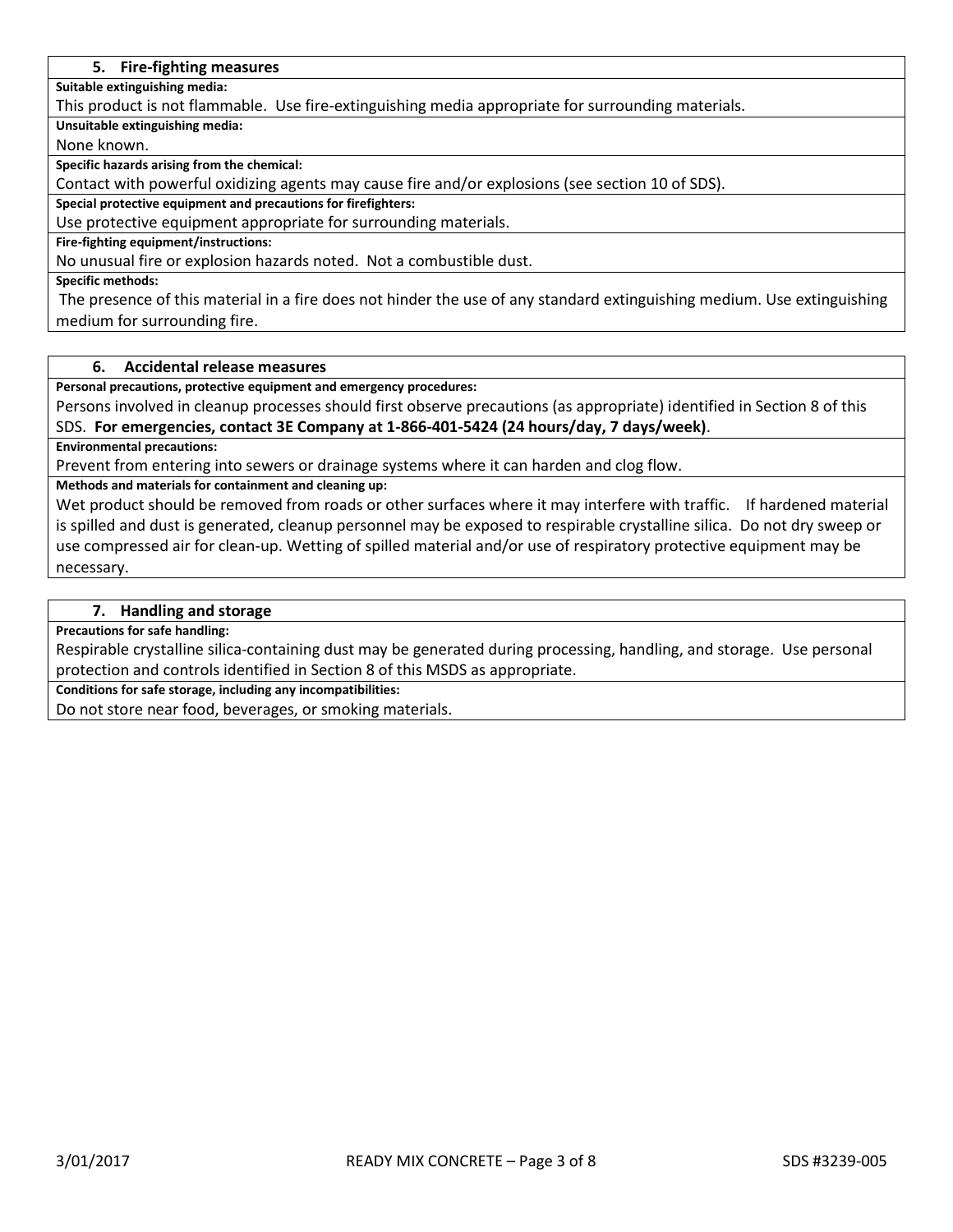### **8. Exposure controls/personal protection**

#### **Legend:**

NE = Not Established; PEL = Permissible Exposure Limit; TLV = Threshold Limit Value; REL = Recommended Exposure Limit; OSHA = Occupational Safety and Health Administration; MSHA = Mine Safety and Health Administration; NIOSH = National Institute for Occupational Safety and Health; ACGIH = American Conference of Governmental Industrial Hygienists

| ACOM – AMCHCan Comclence of Governmental muustriui rivgichists<br><b>ACGIH</b><br><b>NIOSH</b> |                                                  |                                                 |                                           |
|------------------------------------------------------------------------------------------------|--------------------------------------------------|-------------------------------------------------|-------------------------------------------|
| Component                                                                                      | OSHA/MSHA<br><b>PEL</b>                          | <b>TLV</b>                                      | <b>REL</b>                                |
|                                                                                                | 15 mg/m <sup>3</sup> (total dust)                | $\frac{10 \text{ mg}}{m}$ (respirable fraction) | 10 mg/m <sup>3</sup> (total dust)         |
| <b>Portland Cement</b>                                                                         |                                                  |                                                 |                                           |
|                                                                                                | 5 mg/m <sup>3</sup> (respirable fraction)        |                                                 | 5 mg/m <sup>3</sup> (respirable fraction) |
|                                                                                                |                                                  |                                                 |                                           |
| Respirable dust containing silica                                                              | 10 mg/m <sup>3</sup> ÷ (%silica + 2)             | Use Respirable Silica TLV                       | Use Respirable Silica TLV                 |
|                                                                                                |                                                  |                                                 |                                           |
| Total dust containing silica                                                                   | MSHA: 30 mg/m <sup>3</sup> $\div$ (% silica + 3) | <b>NE</b>                                       | <b>NE</b>                                 |
|                                                                                                |                                                  |                                                 |                                           |
|                                                                                                |                                                  |                                                 |                                           |
| Respirable Crystalline Silica (quartz)                                                         | OSHA: 0.05 mg/m <sup>3</sup> (PEL)               | 0.025 mg/m <sup>3</sup>                         | $0.05$ mg/m <sup>3</sup>                  |
|                                                                                                | OSHA: $0.025$ mg/m <sup>3</sup> (Action Level)   |                                                 |                                           |
|                                                                                                | MSHA: Use Respirable Dust                        |                                                 |                                           |
|                                                                                                | containing Silica PEL (above)                    |                                                 |                                           |
|                                                                                                |                                                  |                                                 |                                           |
| Respirable Tridymite and Cristobalite                                                          | OSHA: Use respirable crystalline                 | 0.025 mg/m <sup>3</sup>                         | $0.05$ mg/m <sup>3</sup>                  |
| (other forms of crystalline silica)                                                            | silica PEL                                       |                                                 |                                           |
|                                                                                                | MSHA: 1/2 of respirable dust                     |                                                 |                                           |
|                                                                                                | containing silica PEL                            |                                                 |                                           |
|                                                                                                |                                                  |                                                 |                                           |
| Amorphous Silica                                                                               | 20 mppcf                                         | <b>NE</b>                                       | 6 mg/m <sup>3</sup>                       |
|                                                                                                | (80 mg/m3/percent silica)                        |                                                 |                                           |
|                                                                                                | 10 mg/m <sup>3</sup>                             | 5 mg/m <sup>3</sup> (respirable fraction)       | 5 mg/m <sup>3</sup> (respirable fraction) |
| Iron Oxide                                                                                     |                                                  |                                                 |                                           |
| Magnesium Oxide                                                                                | 15 mg/m <sup>3</sup> (total dust)                | 10 mg/m <sup>3</sup> (inhalable fraction)       | <b>NE</b>                                 |
|                                                                                                |                                                  |                                                 |                                           |
| Aluminum Oxide                                                                                 | 15 mg/m <sup>3</sup> (total dust)                | 10 mg/m <sup>3</sup> (total dust)               | 15 mg/m <sup>3</sup> (total dust)         |
|                                                                                                | 5 mg/m <sup>3</sup> (Respirable)                 |                                                 | 5 mg/m <sup>3</sup> (Respirable)          |
|                                                                                                |                                                  |                                                 |                                           |
| Manganese Oxide                                                                                | 5 mg/m <sup>3</sup> (as Mn)                      | 0.2 mg/m <sup>3</sup> (as Mn)                   | $1 \text{ mg/m}^3$                        |
|                                                                                                |                                                  |                                                 |                                           |
| Particulates Not Otherwise Classified                                                          | 15 mg/m <sup>3</sup> (total dust)                | 10 mg/m <sup>3</sup> (inhalable fraction)       | <b>NE</b>                                 |
|                                                                                                | 5 mg/m <sup>3</sup> (respirable fraction)        | $3 \text{ mg/m}^3$ (respirable fraction)        |                                           |
|                                                                                                |                                                  |                                                 |                                           |

#### **Exposure Guidelines:**

Total dust containing silica, respirable silica-containing dust and respirable crystalline silica (quartz) levels should be monitored regularly to determine worker exposure levels. Exposure levels in excess of allowable exposure limits should be reduced by all feasible engineering controls, including (but not limited to) wet suppression, ventilation, process enclosure, and enclosed employee workstations.

#### **Engineering Controls:**

Ordinarily not required when working with wet product. Activities that generate dust from hardened product require the use of general ventilation, local exhaust, and/or wet suppression methods adequate to maintain exposures below appropriate exposure limits.

#### **Eye Protection:**

Safety glasses with side shields should be worn as minimum protection. Goggles or face shield should be worn where splashing is possible. Dust goggles should be worn when excessively (visible) dusty conditions are present or are anticipated due to working with hardened product.

#### **Skin Protection (Protective Gloves/Clothing):**

Waterproof gloves, rubber boots, and clothing sufficient to protect skin from contact with wet product should be worn. Clothing saturated from contact with wet product should be removed promptly to prevent continued contact with skin. As a precaution, wash hands thoroughly before eating, smoking, and using toilet facilities. After working with product, workers should clean their skin with soap and water. Clean clothing should be worn after showering.

#### **Respiratory Protection:**

Ordinarily not required when working with wet product. Activities that generate dust from hardened dry product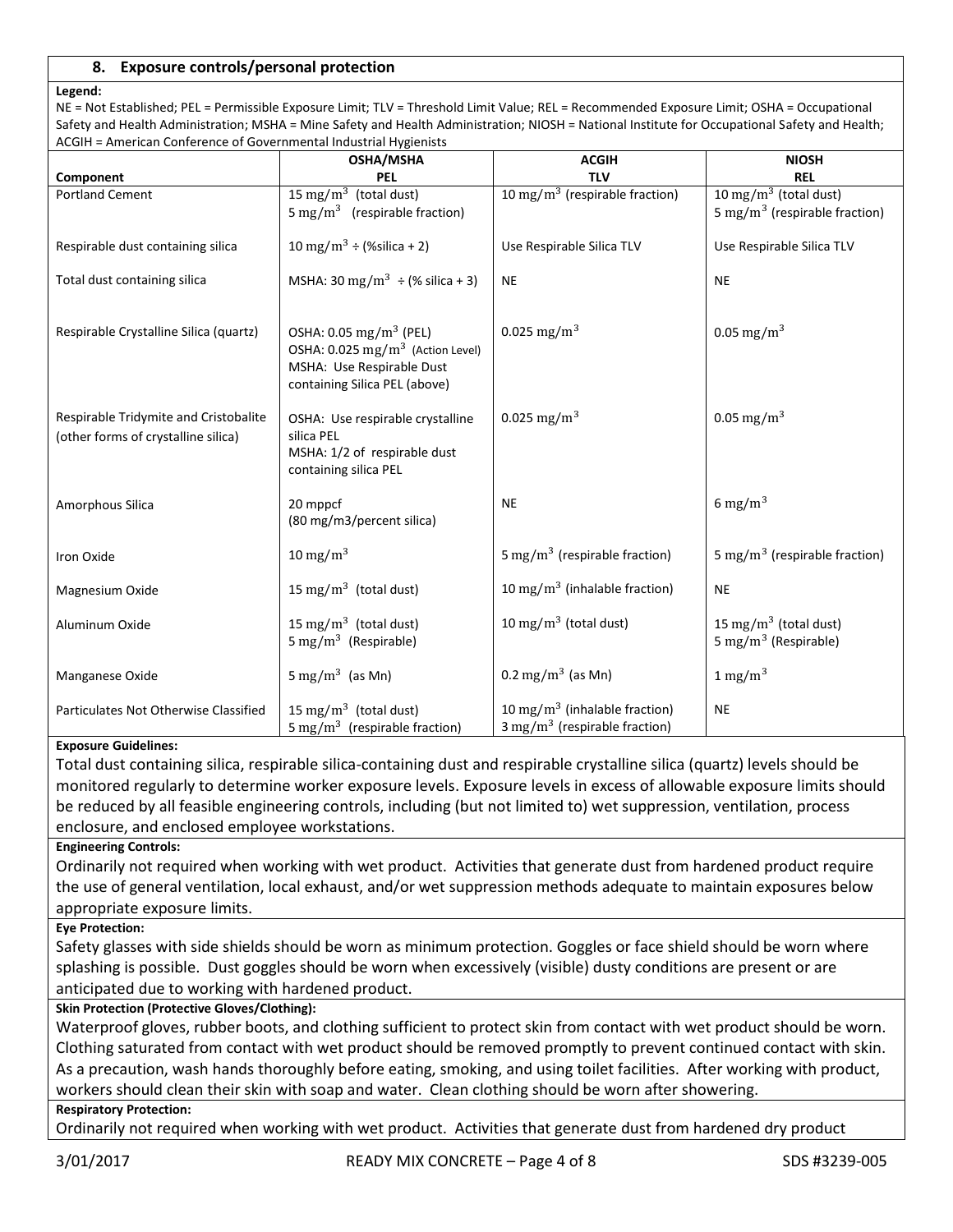require the use of a NIOSH approved respirator for the exposure circumstances involved (See NIOSH Respirator Selection Guide). The need for respiratory protection should be evaluated by a qualified safety and health professional. Activities that generate dust require the use of an appropriate dust respirator where dust levels exceed or are likely to exceed allowable exposure limits. For respirable silica-containing dust levels that exceed or are likely to exceed an 8-hour timeweighted average (TWA) of 0.25  $\rm mg/m^3$ , a high efficiency particulate filter respirator must be worn at a minimum; however, if respirable silica-containing dust levels exceed or are likely to exceed an 8-hour TWA of 1.25 mg/m<sup>3</sup> an airpurifying, full-face respirator or equivalent is required. Respirator use must comply with applicable MSHA (42 CFR 84) or OSHA (29 CFR 1910.134) standards, which include provisions for a user training program, respirator inspection, repair and cleaning, respirator fit testing, medical surveillance and other requirements.

## **9. Physical and chemical properties**

| Appearance:                                |                                          |                                               |  |  |
|--------------------------------------------|------------------------------------------|-----------------------------------------------|--|--|
| Gray, plastic, flowable, granular mixture. |                                          |                                               |  |  |
| Odor:                                      | PH:                                      | <b>Decomposition temperature:</b>             |  |  |
| Faint, characteristic cement odor.         | Approximately 12                         | Not applicable                                |  |  |
| Melting point/freezing point:              | Initial boiling point and boiling range: | Flash point:                                  |  |  |
| Not applicable                             | Not applicable                           | Non-combustible                               |  |  |
| <b>Evaporation rate:</b>                   | Flammability:                            | Upper/lower flammability or explosive limits: |  |  |
| Not applicable                             | Not applicable                           | Not applicable                                |  |  |
| Vapor pressure:                            | <b>Relative density:</b>                 | Solubility:                                   |  |  |
| Not applicable                             | Not applicable                           | $0.1 - 1%$                                    |  |  |
| Partition coefficient: n-octanol/water.    | <b>Autoignition temperature:</b>         | Specific Gravity (H2O = 1):                   |  |  |
| Not applicable                             | Not applicable                           | $1.7 - 3.0$                                   |  |  |

#### **10. Stability and reactivity**

**Reactivity:**

Not reactive under normal use.

**Chemical stability:**

Stable under normal temperatures and pressures.

**Possibility of hazardous reactions:**  None under normal use.

**Conditions to avoid (e.g., static discharge, shock or vibration):**

Contact with incompatible materials should be avoided (see below). See Sections 5 and 7 for additional information. **Incompatible materials:**

Fresh concrete is caustic (pH approximately 12) and could react with strong acids. Silica reacts violently with powerful oxidizing agents such as fluorine, boron trifluoride, chlorine trifluoride, manganese trifluoride, and oxygen difluoride yielding possible fire and/or explosions. Silica dissolves readily in hydrofluoric acid producing a corrosive gas - silicon tetrafluoride..

## **Hazardous decomposition products:**

Respirable crystalline silica-containing dust may be generated. When heated, quartz is slowly transformed into tridymite (above 860°C/1580°F) and cristobalite (above 1470°C/2678°F). Both tridymite and cristobalite are other forms of crystalline silica.

## **11. Toxicological information**

**Primary Routes of Exposure:**

Inhalation and contact with the eyes and skin.

**Symptoms related to the physical, chemical, toxicological characteristics Inhalation:**

Not expected to be a significant exposure route. Dusts from hardened product may irritate the mouth, nose, throat and lungs. Coughing, sneezing and shortness of breath may occur.

Symptoms of silicosis may include (but are not limited to) shortness of breath, difficulty breathing with or without exertion; coughing; diminished work capacity; diminished chest expansion; reduction of lung volume; right heart enlargement and/or failure. Persons with silicosis have an increased risk of pulmonary tuberculosis infection.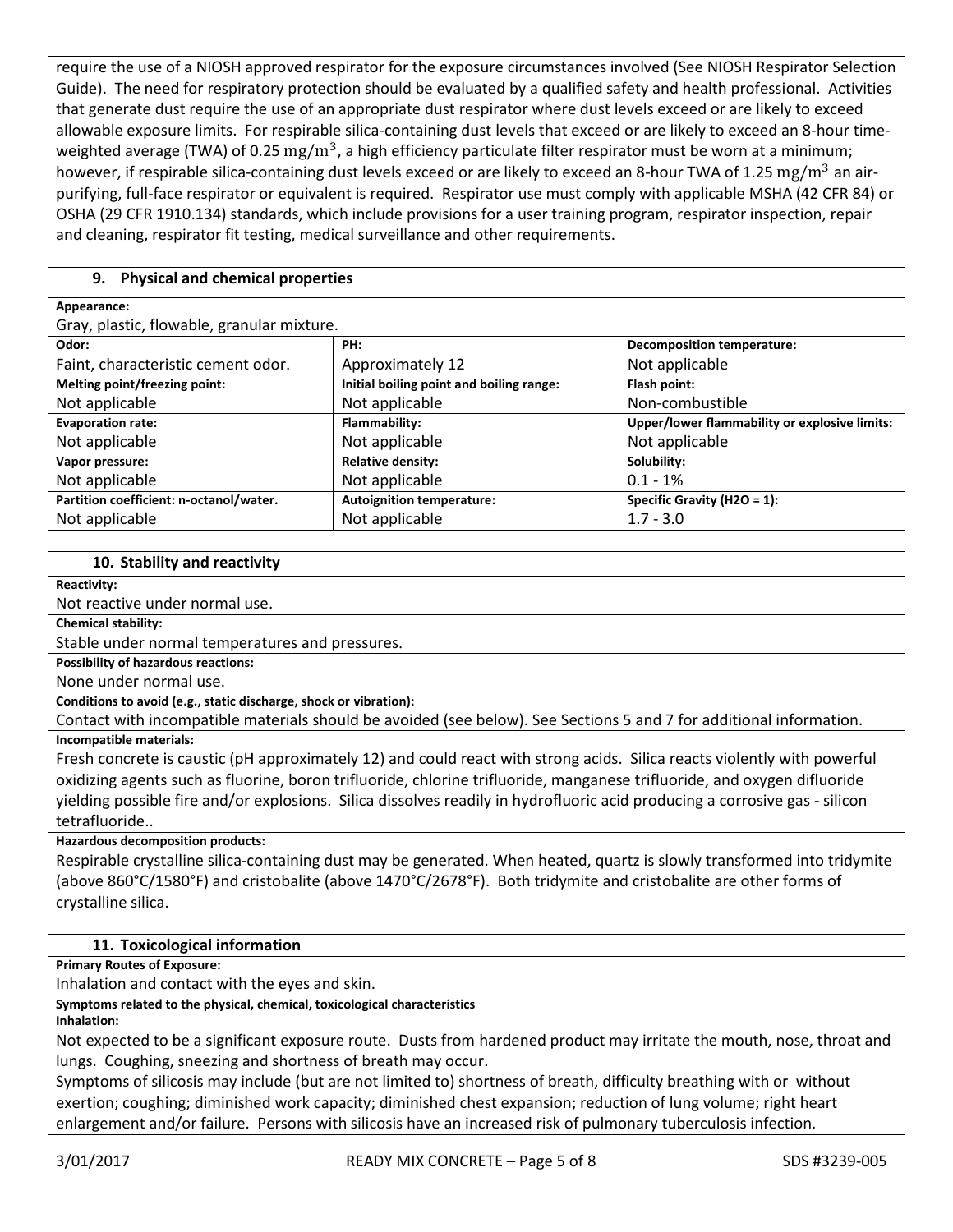#### **Eye Contact:**

Contact may result in chemical (caustic) burns and eye injury which may be progressive and could cause blindness. Symptoms may include tearing, redness, pain, swelling with blurred vision. Dusts from hardened product may be irritating.

## **Skin Contact:**

May cause severe skin irritation with redness, pain, an itching or burning feeling, and swelling of the skin. More severe effects, including chemical (alkali) burns and skin ulcers may occur. Dusts from hardened product may be irritating and cause dermatitis after prolonged or repeated exposure.

#### **Ingestion:**

Direct contact with exposed tissues may result in severe irritation with pain, nausea, vomiting, and/or diarrhea and possibly chemical (alkali) burns.

### **Medical Conditions Aggravated by Exposure:**

Irritated or broken skin increases chance of contact dermatitis. Pre-existing medical conditions that may be aggravated by exposure include disorders of the eye, skin and lung (including asthma and other breathing disorders). Smoking tobacco will impair the ability of the lungs to clear themselves of dust.

**Delayed and immediate effects and also chronic effects from short- and long-term exposure:**

Hydraulic (Portland) cement may contain trace amounts of hexavalent chromium. Hexavalent chromium has been associated in some individuals with causing allergic reactions which may be manifested as contact dermatitis and skin ulcerations. Individuals who develop allergies to skin sensitizers such as hexavalent chromium, may experience a reaction upon repeated contact with those compounds. Irritated or broken skin is more likely to develop further complications such as ulcers and infection. Dermatitis and allergic reactions have been observed in workers with chronic exposure to fly ash. This was attributed to trace amounts of chromium, cobalt, nickel and other metals in the fly ash.

## The following information pertains to creating dust from hardened dry material:

Prolonged overexposure to respirable dusts in excess of allowable exposure limits can cause inflammation of the lungs leading to possible fibrotic changes, a medical condition known as pneumoconiosis.

Prolonged and repeated overexposure to high levels of respirable crystalline silica-containing dust may cause a chronic form of silicosis, an incurable lung disease that may result in permanent lung damage or death. Chronic silicosis generally occurs after 10 years or more of overexposure; a more accelerated type of silicosis may occur between 5 and 10 years of higher levels of prolonged and repeated overexposure. In early stages of silicosis, not all individuals will exhibit symptoms (signs) of the disease. However, silicosis can be progressive, and symptoms can appear at any time, even years after exposure has ceased.

Repeated overexposures to very high levels of respirable crystalline silica for periods as short as six months may cause acute silicosis. Acute silicosis is a rapidly progressive, incurable lung disease that is typically fatal. Symptoms include (but are not limited to): shortness of breath, cough, fever, weight loss, and chest pain.

Respirable dust containing newly broken crystalline silica particles has been shown to be more hazardous to animals in laboratory tests than respirable dust containing older crystalline silica particles of similar size. Respirable crystalline silica particles which had aged for sixty days or more showed less lung injury in animals than equal exposures to respirable dust containing newly broken particles of respirable crystalline silica.

There are reports in the literature suggesting that excessive respirable crystalline silica exposure may be associated with autoimmune disorders and other adverse health effects involving the kidney. In particular, the incidence of scleroderma (thickening of the skin caused by swelling and thickening of fibrous tissue) appears to be higher in silicotic individuals. To date, the evidence does not conclusively determine a causal relationship between silica exposure and these adverse health effects.

## **Carcinogenicity:**

Epidemiology studies on the association between respirable crystalline silica exposure and lung cancer have had both positive and negative results. There is some speculation that the source, type, and level of exposure of respirable crystalline silica may play a role. Studies of persons with silicosis indicate an increased risk of developing lung cancer, a risk that increases with the level and duration of exposure. It is not clear whether lung cancer develops in non-silicotic patients. Several studies of silicotics do not account for lung cancer confounders, especially smoking, which have been shown to increase the risk of developing lung disorders, including emphysema and lung cancer.

In October 1996, an IARC Working Group designated respirable crystalline silica as carcinogenic (Group 1). In 2012, an IARC Working Group re-affirmed that inhalation of crystalline silica was a known human carcinogen. The NTP's Report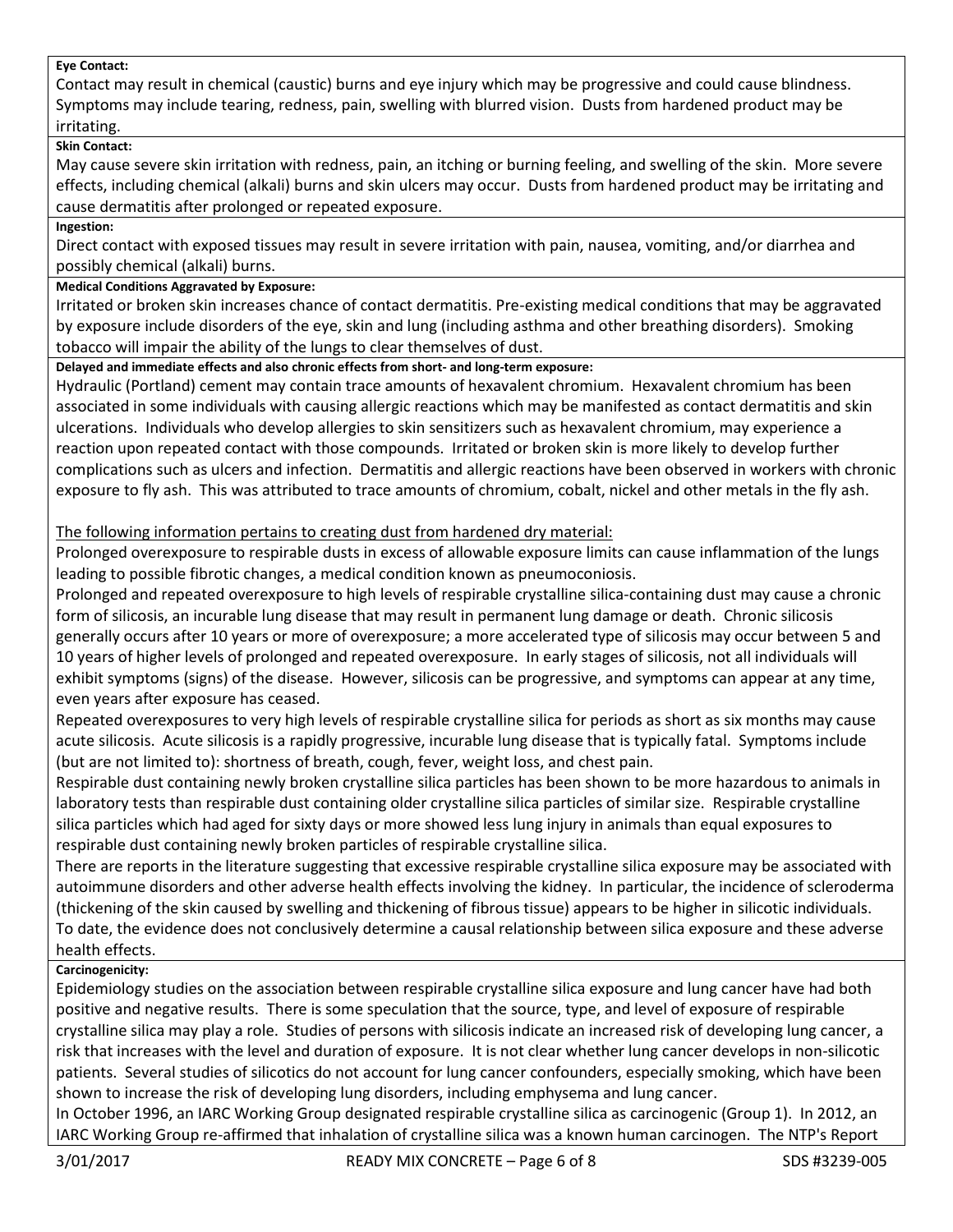on Carcinogens, 9th edition, lists respirable crystalline silica as a "known human carcinogen." In the year 2000, the American Conference of Governmental Industrial Hygienists (ACGIH) listed respirable crystalline silica (quartz) as a suspected human carcinogen (A-2). These classifications are based on sufficient evidence of carcinogenicity in certain experimental animals and on selected epidemiological studies of workers exposed to respirable crystalline silica. **Additional information on toxicological-effects:**

**Acute toxicity:** Not classified

**Skin corrosion/irritation:** Causes severe skin burns and eye damage

**Serious eye damage/eye irritation:** Causes serious eye damage.

**Respiratory sensitization:** Not classified.

**Skin sensitization:** Not classified.

**Germ cell Mutagenicity:** Not classified

**Carcinogenicity:** May cause cancer (Inhalation).

**Reproductive toxicity:** Not classified

**Specific target organ toxicity - single exposure:** May cause respiratory irritation

**Specific target organ- toxicity – repeated exposure:** May causes damage to organs (lungs, respiratory system) through prolonged or repeated exposure (inhalation)

**Aspiration toxicity:** Not classified (not applicable- solid material)

| 12. Ecological information                              |
|---------------------------------------------------------|
| Ecotoxicity (aquatic and terrestrial, where available): |
| Not determined                                          |
| Persistence and degradability:                          |
| Not determined                                          |
| Bioaccumulative potential.                              |
| Not determined                                          |
| Mobility in soil.                                       |
| Not determined                                          |
| Other adverse effects.                                  |
| Not determined                                          |

#### **13. Disposal considerations**

**Safe handling and disposal of waste:**

Material can be retained until it hardens, and then disposed of as solid waste. Place contaminated materials in appropriate containers and dispose of in a manner consistent with applicable federal, state, and local regulations. Prevent from entering drainage, sewer systems, and unintended bodies of water. It is the responsibility of the user to determine, at the time of disposal, whether product meets criteria for hazardous waste. Product uses, transformations, mixture and processes, may render the resulting material hazardous.

#### **14. Transport information**

**UN Number:**

Not regulated.

**UN Proper shipping name:** Not regulated.